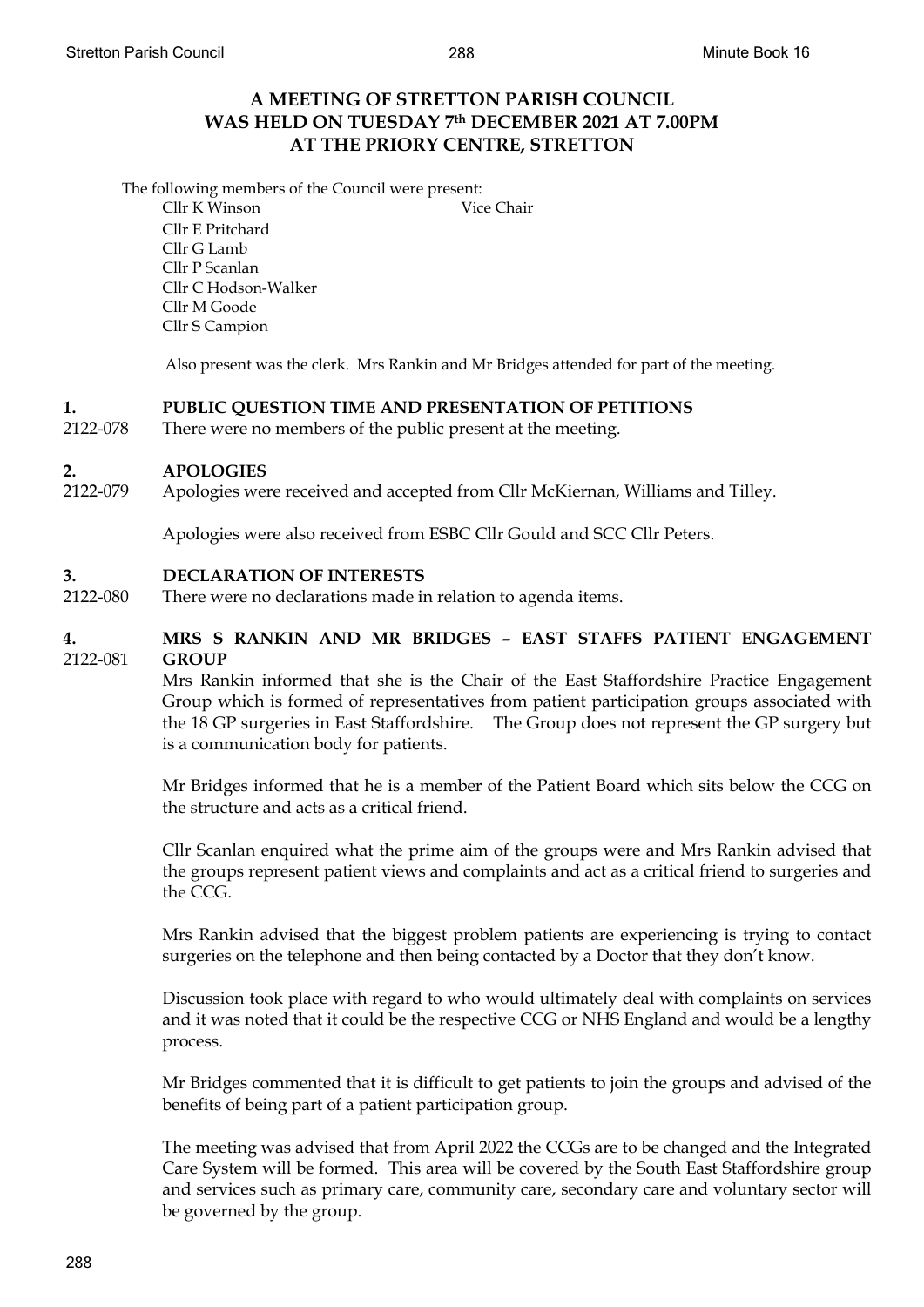# **5. APPROVAL OF MINUTES OF THE MEETING WEDNESDAY 3rd NOVEMBER 2021**

2122-082 The circulated minutes were approved as a true and accurate record following a proposal from Cllr Campion and seconded by Cllr C Hodson-Walker with all present in favour.

# **6. ACTIONS UPDATE FROM PREVIOUS MEETING**

2122-083 A copy of the action update had been circulated prior to the meeting.

|                |                      | <b>ACTION POINT</b>                                                | <b>FOR WHOM</b> | <b>ACTION TAKEN</b>                                                                                                                  |
|----------------|----------------------|--------------------------------------------------------------------|-----------------|--------------------------------------------------------------------------------------------------------------------------------------|
| 1              | 2122-022 i           | Stretton Eagles -<br>Defibrillator                                 | Clerk           | Advised of agreement in principle.<br>New Chair of group - restated the<br>position of the Council. Meeting with<br>representatives. |
| $\overline{2}$ | 2122-030<br>2122-053 | Trent Meadows / CCG /<br><b>Scrutiny Committees at</b><br>ESBC/SCC | <b>Clerk</b>    | Wrote to each advising of the<br>concerns and issues raised.<br>See agenda item                                                      |
| 3              | 2122-037             | Christmas Cards for Parish                                         | <b>Clerk</b>    | Cards received - sorted - out for<br>distribution<br><b>Action Closed</b>                                                            |
| 4              | 2122-038<br>2122-055 | <b>Welcome Planter</b>                                             | <b>Clerk</b>    | Met with builder and Hardy Signs.<br>Signs ordered<br>Work to begin early 2022 (weather<br>permitting)                               |
| 5              | 2122-060<br>2122-069 | Jubilee Playing Field<br>Floodlighting                             | Clerk           | Order placed for works -<br>groundworks commenced 29.11.12<br>Lights w/c 13.12.21                                                    |
| 6              | 2122-068             | Jinny Trail Drainage Works                                         | <b>Clerk</b>    | Order placed for emergency bank<br>works in 3 places                                                                                 |
| $\overline{7}$ | 2122-070             | Noticeboard Information                                            | <b>Clerk</b>    | Notice has been placed<br><b>Action Closed</b>                                                                                       |
| 8              | 2122-074             | <b>Priory Centre Carpark</b>                                       | <b>Clerk</b>    | Order placed for the repair works<br>Date of commencement tba                                                                        |

# **7. OPEN SPACES COMMITTEE**

2122-084

A copy of the minutes from the meeting of the committee held on 23rd November 2021 had been circulated prior to the meeting.

Cllr Campion informed that he had discussed the hedge laying with a contractor and the contractor is to assess and provide a quotation for the works required.

The meeting was advised that the noticeboard at the entrance to the Jinny Trail had been removed due to its condition and Cllrs were asked if they would like to replace this with options for a replacement. Cllr Campion was against replacing the noticeboard but all other Cllrs present agreed for a recycled timber effect noticeboard to be purchased and installed.

# **8. CORRESPONDENCE RECEIVED**

2122-085 The following items of correspondence have been received from the sources shown and actioned as indicated. All items were available for inspection by councillors.

i. Tutbury Parish Council A copy of the letter had been circulated prior to the meeting. Cllrs unanimously agreed to support Tutbury Parish Council and a letter to be forwarded. ii. Outwoods Primary School A copy of the letter had been circulated prior to the meeting. Cllr Hodson-Walker advised that she would be interested in joining the Board and would contact the Head and Chair directly.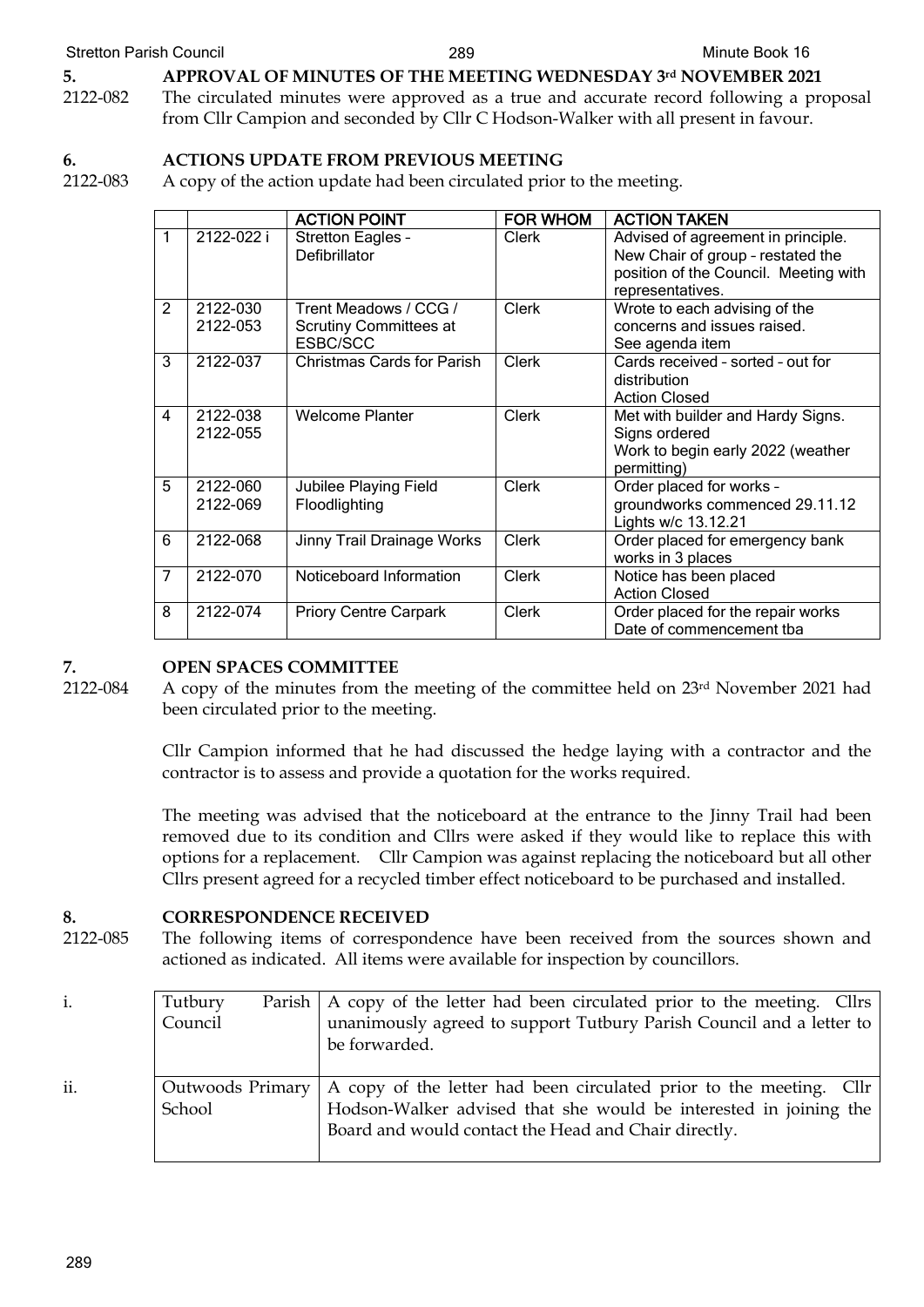Stretton Parish Council **290** 290 Minute Book 16

**9.** 2122-086 **REPORTS BY STAFFORDSHIRE COUNTY COUNCILLORS, EAST STAFFORDSHIRE BOROUGH COUNCILLORS AND STAFFORDSHIRE POLICE.**

ESBC Cllr Lamb advised that he had recently undertaken a traffic survey along Derby Road.

Cllr Campion enquired about the hedge mentioned at the previous meeting and ESBC Cllr Lamb advised that he would chase a response.

## **10. DATE TIME AND VENUE OF NEXT MEETING**

2122-087 The next meeting was scheduled for Tuesday  $11<sup>th</sup>$  January 2022 at 7.00pm at the Priory Centre.

# **11. PLANNING APPLICATIONS AND PLANNING MATTERS**

2122-088 *Cllr Lamb did not take part in any discussions on this item due to his role with ESBC.*

> The Clerk had circulated a register of valid planning applications with status, prior to the meeting, for consideration and updated on the current status.

> The meeting was advised of an objection to the application on Bitham Lane from a resident of Wentworth Drive. A copy of the letter to be forwarded to Cllr Scanlan.

# **12. FINANCE**

2122-089 A copy of the payment schedule below was circulated at the meeting and payments were approved following a proposal by Cllr Campion and seconded by Cllr Pritchard with all present in favour.

| <b>Payment Code</b> | <b>Transaction</b>       | <b>Description</b>                    | Payment   |
|---------------------|--------------------------|---------------------------------------|-----------|
| BAC101121           | A J Smith                | Reimburse xmas card printing          | £3,367.13 |
| BAC111121           | C Allen                  | Salary                                | £1,146.38 |
| BAC121121           | A J Smith                | Salary                                | £1,995.59 |
| BAC131121           | <b>HMRC</b>              | <b>PAYE/ NI Contributions</b>         | £1,045.76 |
| DD                  | The Peoples Pension      | <b>Pension Contributions</b>          | £438.24   |
| BAC011221           | C Winson                 | <b>Gen Maint and materials</b>        | £2,334.00 |
| BAC021221           | <b>Hardy Signs</b>       | Welcome signs                         | £3,815.04 |
| BAC031221           | Home and Trade           | <b>Maint Materials</b>                | £29.95    |
| BAC041221           | J Hutson                 | <b>Bus Shelter Window Clean</b>       | £150.00   |
| BAC051221           | <b>Rainbow Waste</b>     | Wheelie Bins and empty                | £285.17   |
| BAC061221           | <b>Firs Farm Nursery</b> | <b>Christmas Trees</b>                | £330.00   |
| BAC071221           | <b>Harlow Bros</b>       | <b>Maint Materials</b>                | £115.46   |
| BAC081221           | <b>SLCC</b>              | Membership Renewal                    | £270.00   |
| BAC091221           | G C McCulloch            | Litter and maintenance                | £270.00   |
| BAC101221           | P J C Tree Services      | Tree work Woodland                    | £500.00   |
| BAC111221           | <b>Wicksteed Leisure</b> | Repairs to equip Jubilee Field        | £1,048.78 |
| BAC091121           | <b>Rainbow Waste</b>     | Wheelie Bins and empty                | £347.03   |
| DD                  | BT.                      | Tele and BB                           | £87.53    |
| DD                  | <b>EDF</b>               | £109.00<br><b>Floodlight Electric</b> |           |
| DD                  | <b>BT</b>                | Priory Centre Wifi                    | £134.82   |
|                     |                          |                                       |           |

## **13. BUDGET INFORMATION**

2122-090 The actual to budget information was also circulated at the meeting showing the balance of individual cost lines against spend to date.

# **14. PRECEPT 2022/23 CONSIDERATION**

2122-091 A copy of a prepared budget and precept calculation was circulated along with a list of projects that have been undertaken in the current financial year with costings. The project list shows both spent and allocated costs and explains the reduction in the carry over amount expected at 31st March 2022. The budget and precept presented is based upon keeping the Band D property cost the same as 2021/22 but results in an increase of £1889.00 to the precept.